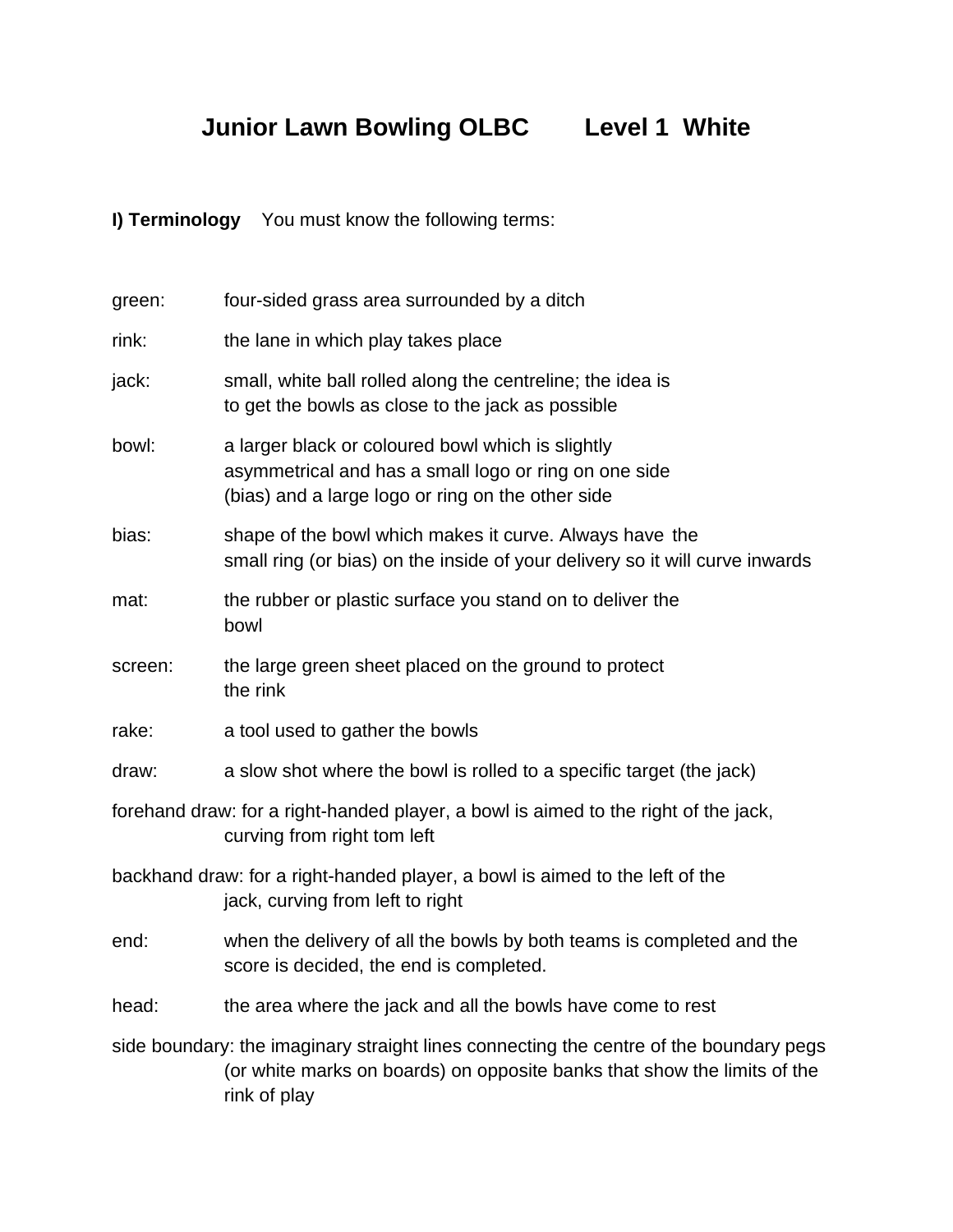end boundary: the face of the banks which are within the the side boundaries of the rink of play

**II) Technique for Delivery** Demonstrate that you are able to deliver a bowl correctly:

## **Pre-delivery routine**

- 1. Decide forehand or backhand
- 2. Position bias properly in hand using proper grip
- 3. Step onto mat and figure out point of aim and trajectory line

#### **Delivery**

1. Set up: feet and body on mat facing aiming line; check grip; bend and put opposite hand on knee

2. Step: straight arm takes swing backwards then step forward with opposite foot while bringing throwing arm forward

3. Delivery: release bowl when arm is just in front of your forward foot. Bowl should roll without dropping or bumping.

4. Follow through: palm up, arms parallel to groung and along your point of aim.

#### **iii) Skill**

Must be able to deliver 3 out of 4 bowls to screen (placed 10 metres from mat) using both forehand and backhand, using proper form.

**IV) Etiquette** Must know and demonstrate the following rules of etiquette:

- 1. Never throw or toss bowls
- 2. Do not carry more than two bowls at a time. It is preferable to roll bowls.
- 3. If you must sit down, use the benches or chairs provided. Do not sit on the grass.